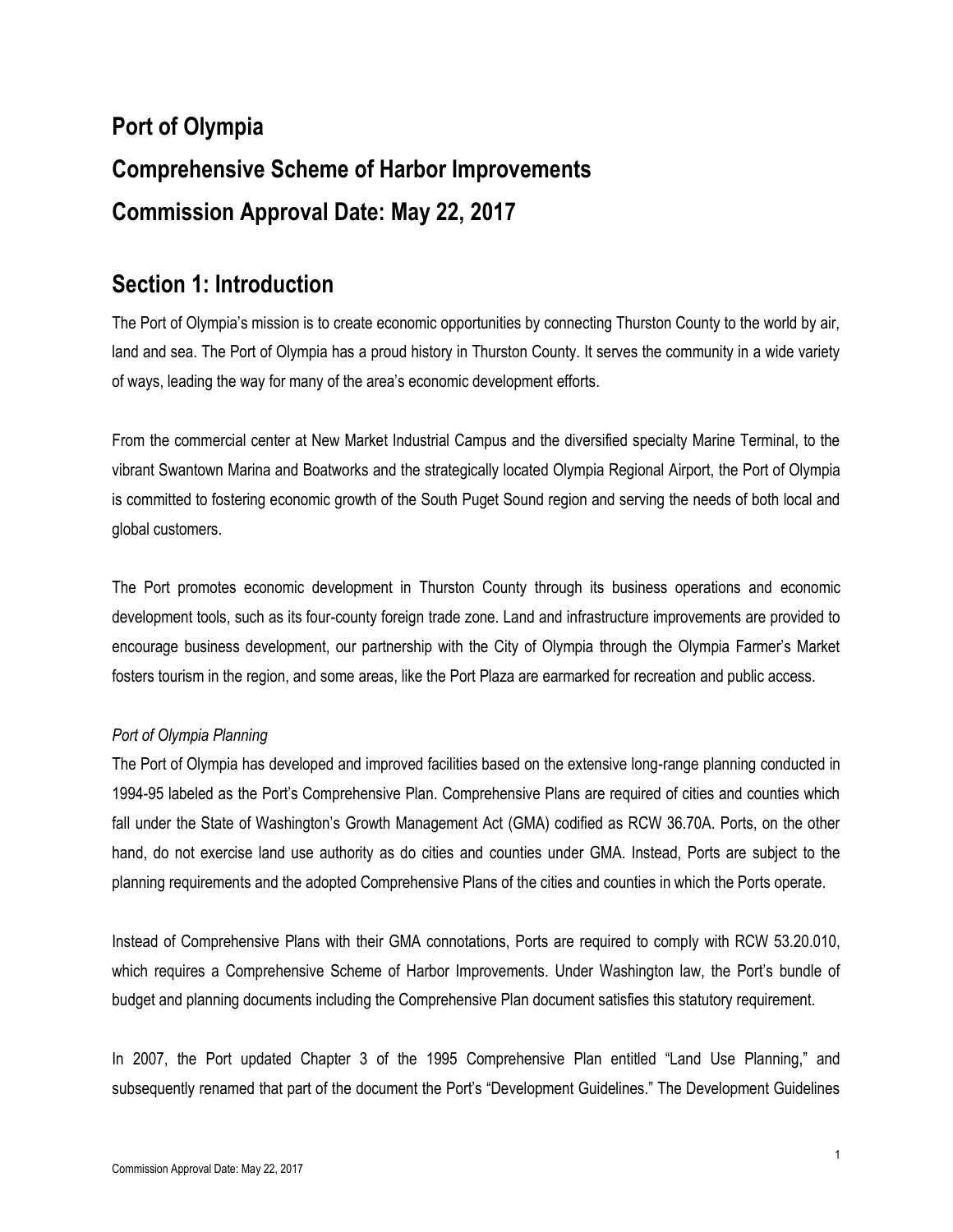incorporated a small number of minor changes, primarily name changes. As part of this work, the Port conducted a State Environmental Policy Act (SEPA) review, with the result that the Port issued an Addendum to the original Final Environmental Impact Statement (FEIS) on August 5, 2008. The Port's SEPA responsible Official determined that the 2008 update to the Port's use plans did not substantially change the analysis of impacts in the existing environmental documents for this project (WAC 197-11-706), and that the changes were within the scope and magnitude of impacts detailed in the FEIS and previous addendum.

The Port then undertook the process of reorganizing the Port's planning documents for clarity and for reducing the potential of public confusion brought about by the planning document's title of "Comprehensive Plan." The Port's SEPA Responsible Official determined that this reorganization is categorically exempt pursuant to WAC 197-11- 800(14)(h), "All agency organization, reorganization, internal operational planning or coordination of plans or functions."

In 2011, the Port made minor and administrative changes to the Development Guidelines. These changes included district name changes, consolidation of three districts into one and the movement of a boundary line approximately 100 yards. The Port's Responsible Official determined that the 2008 update to the Port's use plans did not substantially change the analysis of the impacts in the existing environmental documents for this project (WAC 197- 11-706), and that the changes were within the scope and magnitude of impacts detailed in the FEIS and previous addendum.

The Port of Olympia's current Comprehensive Scheme of Harbor Improvements consists of the following planning documents:

- Comprehensive Scheme of Harbor Improvements. This document includes maps of Port properties, depicting the Port's Use Districts as described in the Port's Development Guidelines, as well as a general description of anticipated future projects.
- Development Guidelines. The Development Guidelines provide detailed information on existing properties and long-range plans for development within the Port's Use Districts. The Port Development Guidelines contain the intended uses, design standards and other information for all properties shown in Figures 1 and 2.

The Port also maintains a Capital Investment Plan (CIP). The CIP is a complement to the Comprehensive Scheme of Harbor Improvements and identifies projects that are ready to proceed on an annual basis. Consistent with RCW 53.20.010, all projects included in the annually updated CIP, must be contemplated in the Comprehensive Scheme of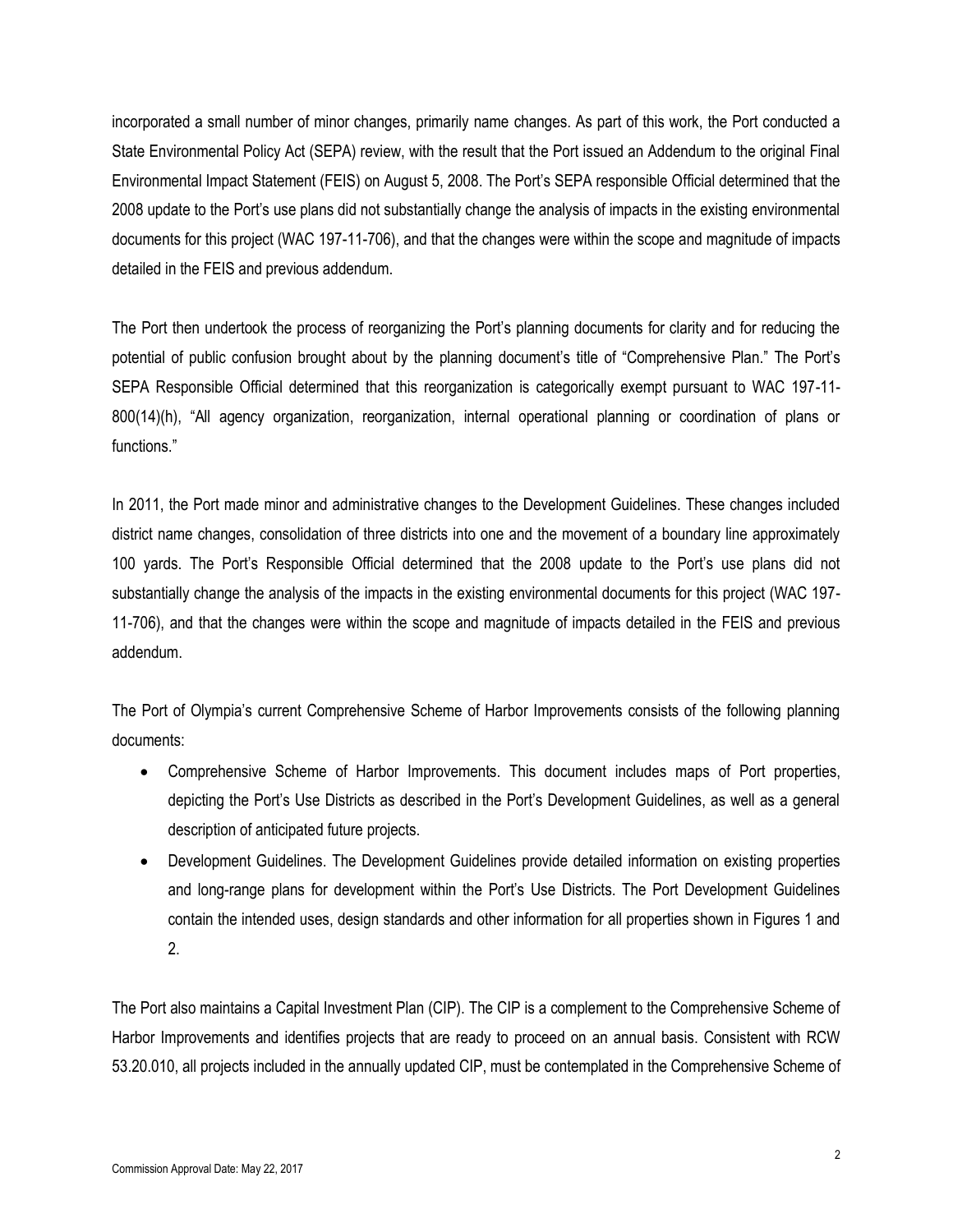Harbor Improvements and have undergone the associated environmental review. The Port of Olympia makes all of these documents available on the Port's public website.

In 2016, the Port undertook the process of reorganizing the information contained in the Comprehensive Scheme of Harbor Improvements to enhance clarity and facilitate deeper public understanding of the activities being contemplated by the Port. Concurrent to the reorganization of the Comprehensive Scheme of Harbor Improvements, the Port made minor and administrative changes to the Development Guidelines. These changes were intended to ensure consistency among both primary planning documents in content and in format. As part of this effort, the Port conduced a Final Environmental Impacts Statement (FEIS) in August 2016. The Port's SEPA Responsible Official determined that the updates to the planning documents did not substantially change the analysis of the impacts in the existing environmental documents (WAC 197-11-706), and that the changes were within the scope and magnitude of impacts detailed in the FEIS and previous addendum.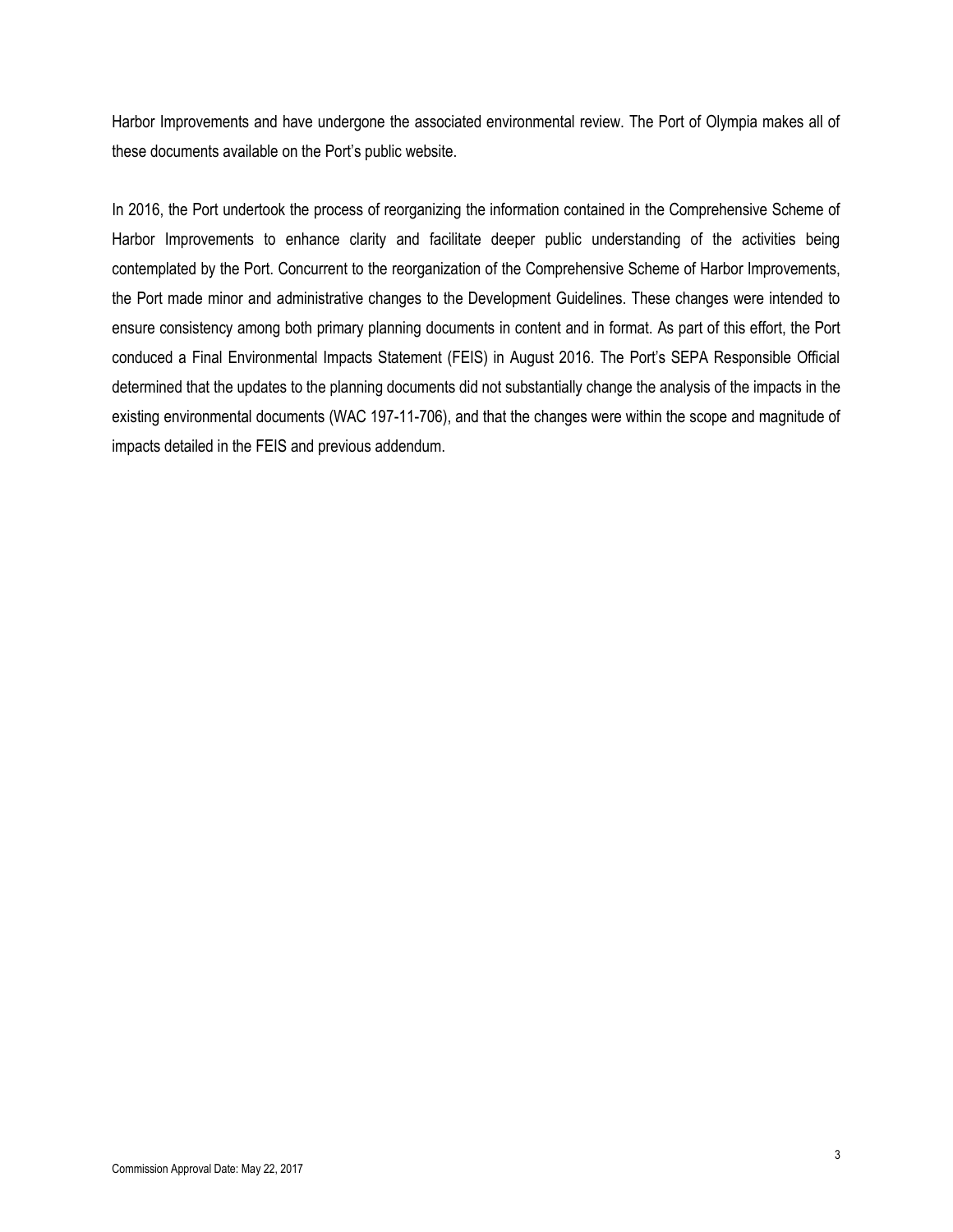## **Section 2. Budd Inlet Properties**

The Port of Olympia properties in and around Budd Inlet include the properties shown in Figure 1: NorthPoint District, NorthPoint (Tidelands), Swantown Marina, Swantown Boatworks, East Bay District, Market District, Marine Terminal District, West Bay (Tidelands).

**NorthPoint** is the tip of the Port peninsula with expansive views of Puget Sound's Budd Inlet and the Olympic Mountains. It is currently home to Anthony's Hearthfire Grill and the historic KGY AM-FM radio station. The East Bay trail provides public access to the shoreline. The Port of Olympia and the Washington State Department of Ecology have worked to return this former industrial site back to beneficial use through extensive remediation efforts on the former Cascade Pole site.

Adjacent to the award winning marina, the **Swantown District** offers development opportunities for marine related office, retail and services to support the boating industry. The vision for the district is a cluster of marine related activities highlighted by the Port's Swantown Marina and Boatworks operations. Development opportunities include a marine village for multiple marine retail and service providers. The district provides public access to the waterfront with the East Bay Promenade trail and several pocket parks.

Located on downtown Olympia's waterfront, **East Bay** is a redeveloping and revitalizing area that formerly served industrial uses. It is home to the Hands On Children's Museum, the East Bay Public Plaza, and the LOTT Clean Water Alliance and Water Education Center. These developments are a result of a public partnership of the Port of Olympia, City of Olympia, LOTT Clean Water Alliance and Hands On Children's Museum, as well as a close working relationship with the Washington Department of Ecology. The East Bay District totals 13.3 acres, half of which is still available to be developed. East Bay is a pedestrian-friendly center focusing on mixed-use development for office, commercial, retail, residential, hospitality and education. The district vision is to promote economic opportunities, education and environmental stewardship along the waterfront.

In the heart of downtown Olympia, the **Market District** is 17 acres of vibrant development for commercial and retail uses. It is home to the second largest farmers market in Washington State, fine dining, a wholesale coffee roaster, premier office and retail space, and the Port Plaza. The district was created to provide a transition from the Marine Terminal operations to the downtown corridor, and to offer waterfront access to the public. This district is an example of a highly successful investment that has created significant economic opportunity and public pride.

**West Bay** – The Port of Olympia owns tidelands and a small piece of uplands on West Bay. Opportunities for the West Bay uplands, upon completion of necessary remediation work, will be explored.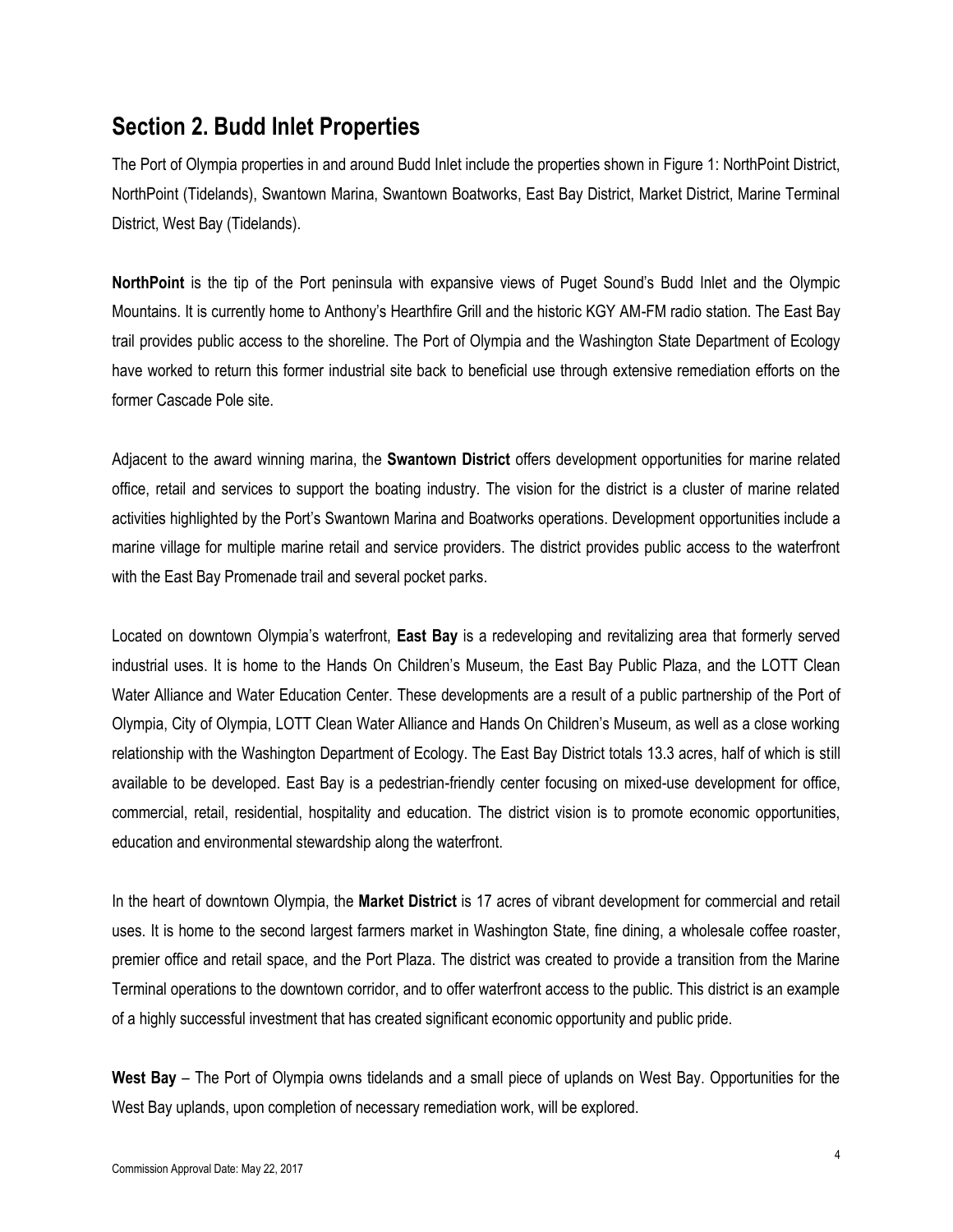The Port of Olympia's 66-acre **Marine Terminal** consists of the following:

- A complete cargo facility focused on breakbulk, bulk and ro-ro goods
- A U.S. Customs bonded warehouse
- Rail service provided by Union Pacific and BNSF with an on-dock rail loop
- Three modern, deepwater berths
- Heavy machinery, conveyor system, a heavy-lift mobile harbor crane, and truck scales

The Port is evaluating potential future Marine Terminal layouts to improve operations, and anticipates updated the Comprehensive Scheme of Harbor Improvements and Development Guidelines for its Budd Inlet properties in order to incorporate changes necessitated by the City of Olympia's recently concluded Comprehensive Plan and Shoreline Master Program update processes. The Port expects to engage with a broad range of stakeholders in the course of the update processes for these plans. The Port also anticipates completing a Supplemental Environmental Impact Statement under SEPA for the Port's Budd Inlet properties for the planning document updates.

### *Budd Inlet Properties: Projected & Potential Future Projects*

The following future projects are under consideration or preliminary planning by the Port:

#### **Market District**

The Port is evaluating possibilities for additional parking to meet existing commitments and to enhance future development opportunities. A parking structure would increase parking density in the district and create a potential parking solution for more parking at the Olympia Farmer's Market. It would also support future development in the district.

#### **Swantown District**

The Port anticipates that the Marina District will see additional buildings in the planning and preliminary engineering phases with construction to begin within the next 5 years. South Marine Maintenance dredge planning is underway.

#### **Marine Terminal District**

The Port anticipates evaluating potential future Marine Terminal layouts to improve operations, as noted above. In conjunction with this evaluation and associated planning and SEPA processes described above, the Port is considering a potential new maintenance facility. In addition, the Port has a long-planned project to replace the aged and degraded structures used for on-going terminal maintenance activities of the Port. These structures, located at the north end of the enclosed marine terminal, have long outlived their useful life pans and are in need of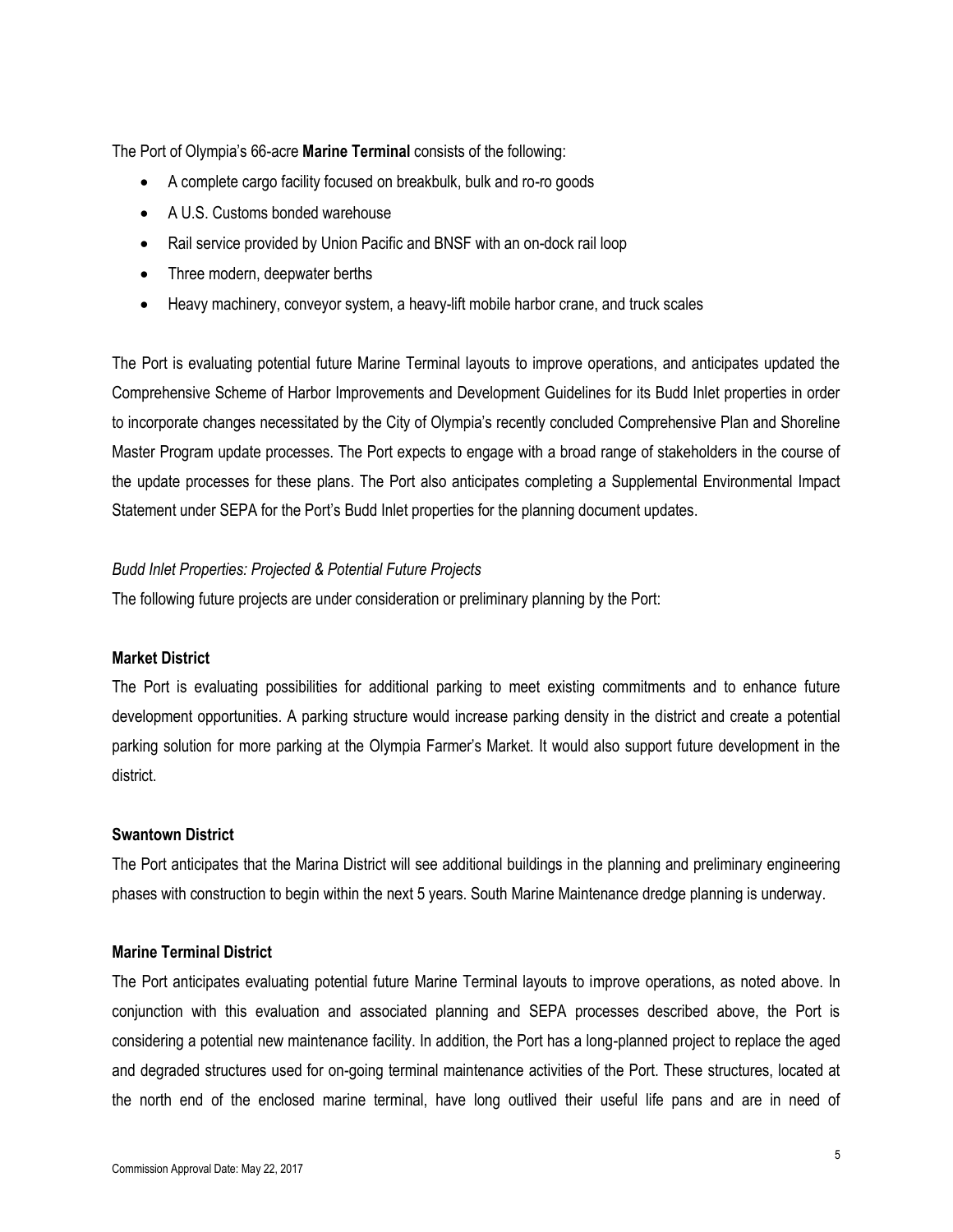replacement. This project will develop a replacement maintenance facility, supporting the Marine Terminal. The facility is expected to be between 10,000 and 20,000 square feet and includes offices, maintenance shops and maintenance bays large enough to handle marine terminal equipment. Both projects are expected to be incorporated in the Marine Terminal layout and planning process.

### **NorthPoint Development**

NorthPoint continued redevelopment would expand the renewal of the NorthPoint District begun in 2006 with the construction of Anthony's Hearthfire Restaurant. Potential redevelopment includes a shoreline walking path and open areas, as well as other potential structures and uses. Recruitment of additional development at NorthPoint will require either a City of Olympia approved sewer lift station and infrastructure, alternatively, the Port can consider having each individual project install its own lift station.

Upon completion of the final remediation of Port owned uplands on West Bay, the Port will explore opportunities to partner with the City of Olympia to expand West Bay Park (the park is formerly Port owned and is adjacent to the site the Port still owns). If the potential for park expansion is not possible, the Port will explore opportunities for future development of the site given its prime waterfront location.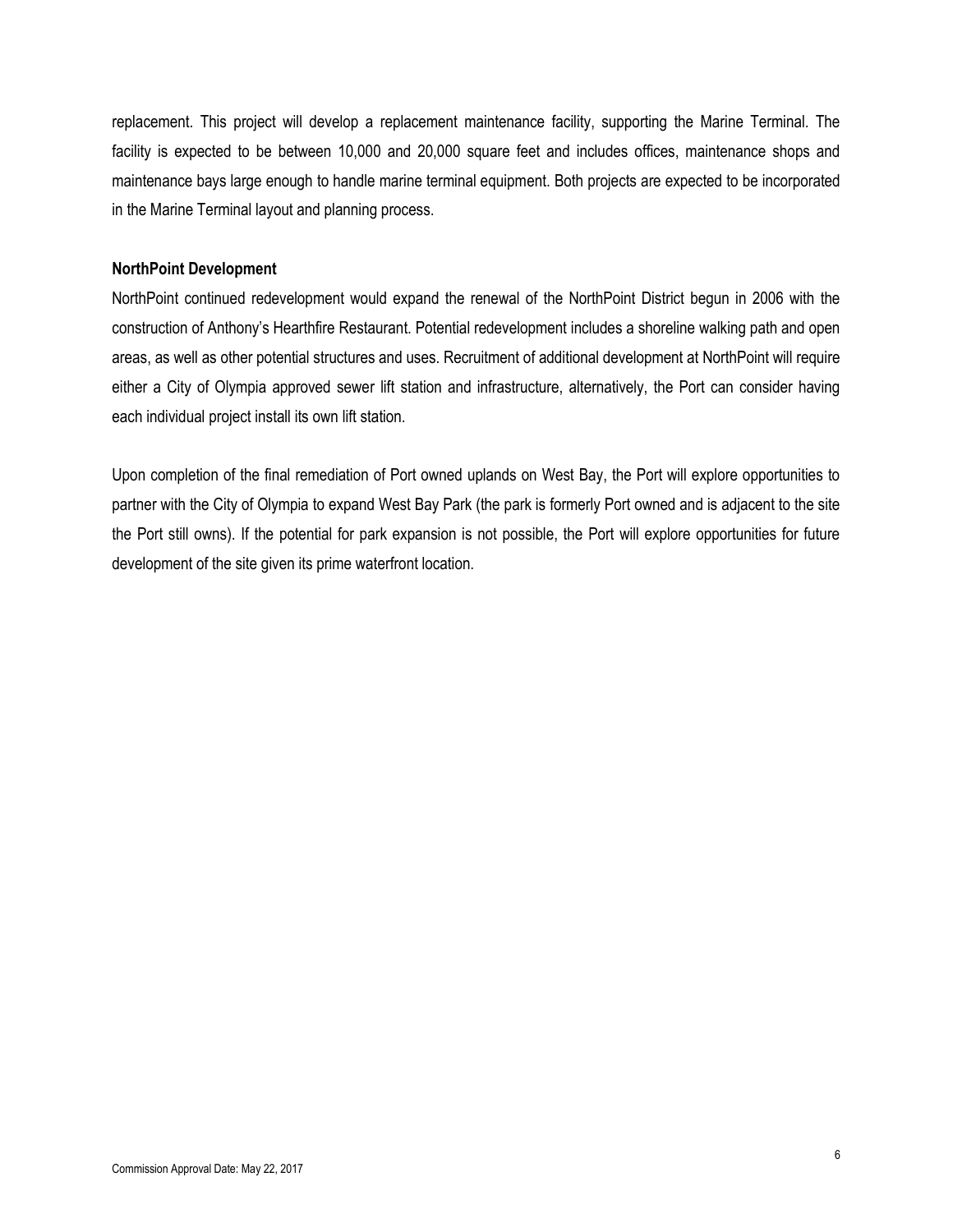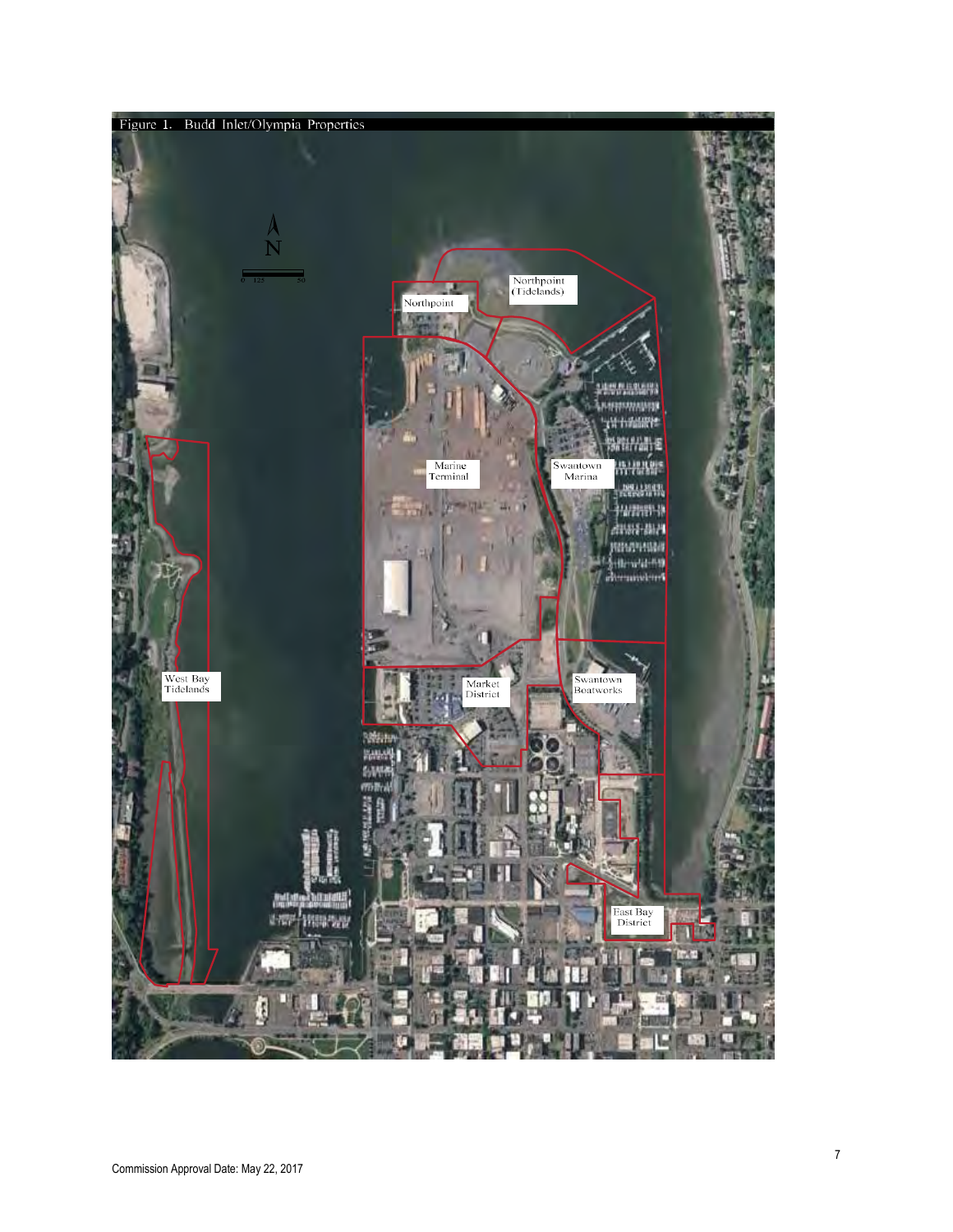# **Section 3: Airport and New Market Industrial Campus Properties**

Olympia Regional Airport is designated as a General Aviation (GA) facility by the Federal Aviation Administration (FAA) National Plan of Integrated Airport Systems (NPIAS). It represents a significant regional economic asset and supports numerous aviation-related businesses and facilities. The airport offers aircraft service and maintenance, flight instruction, hangars and tie down space for aircraft storage, state and corporate aviation facilities, and land and buildings available for lease for aviation related use. There are currently no airlines providing scheduled passenger service into Olympia.

The Port completed an Airport Master Plan Update in 2013. The FAA conditionally approved the Airport Layout Plan in May 2014. The Port Commission adopted the Airport Master Plan Update in August 2016.

The Port of Olympia properties in Tumwater, Washington, include the properties as shown in Figure 2. They are zoned Airport Related Industry Zone (ARI) under Tumwater Municipal Code, Chapter 18.34. The Airport Master Plan Update and future projects identified in the document are included and incorporated in this Comprehensive Scheme of Harbor Improvements by reference.

### *Olympia Regional Airport: Potential Future Projects*

Based on the adopted Airport Master Plan Update, the following future projects are under consideration or preliminary planning by the Port:

### General Aviation

A. General Aviation/Corporate Aviation (GA)

The General Aviation/Corporate Aviation areas of the Airport are intended to be used for facilities necessary to accommodate aircraft direct access to the taxiways and the runways. These facilities include service facilities and hangars for storage and servicing of aircraft. The Port forecasts that additional hangars for general aviation and corporate aircraft will be needed to continue the modest growth of the Airport over the immediate future. The Port would consider either building or leasing land to developers or corporate entities to build such facilities at the Regional Airport.

B. Aviation Related Industrial (Aviation & Non-Aviation)

Aviation Related Industrial (ARI) facilities include manufacturing, maintenance and support facilities that require access to taxiways and runways as well as those facilities that can function without direct access to airside operations. The Port forecasts increased demand for such facilities and would develop such facilities or lease the land to developers, or private or corporate parties to develop as demand occurs.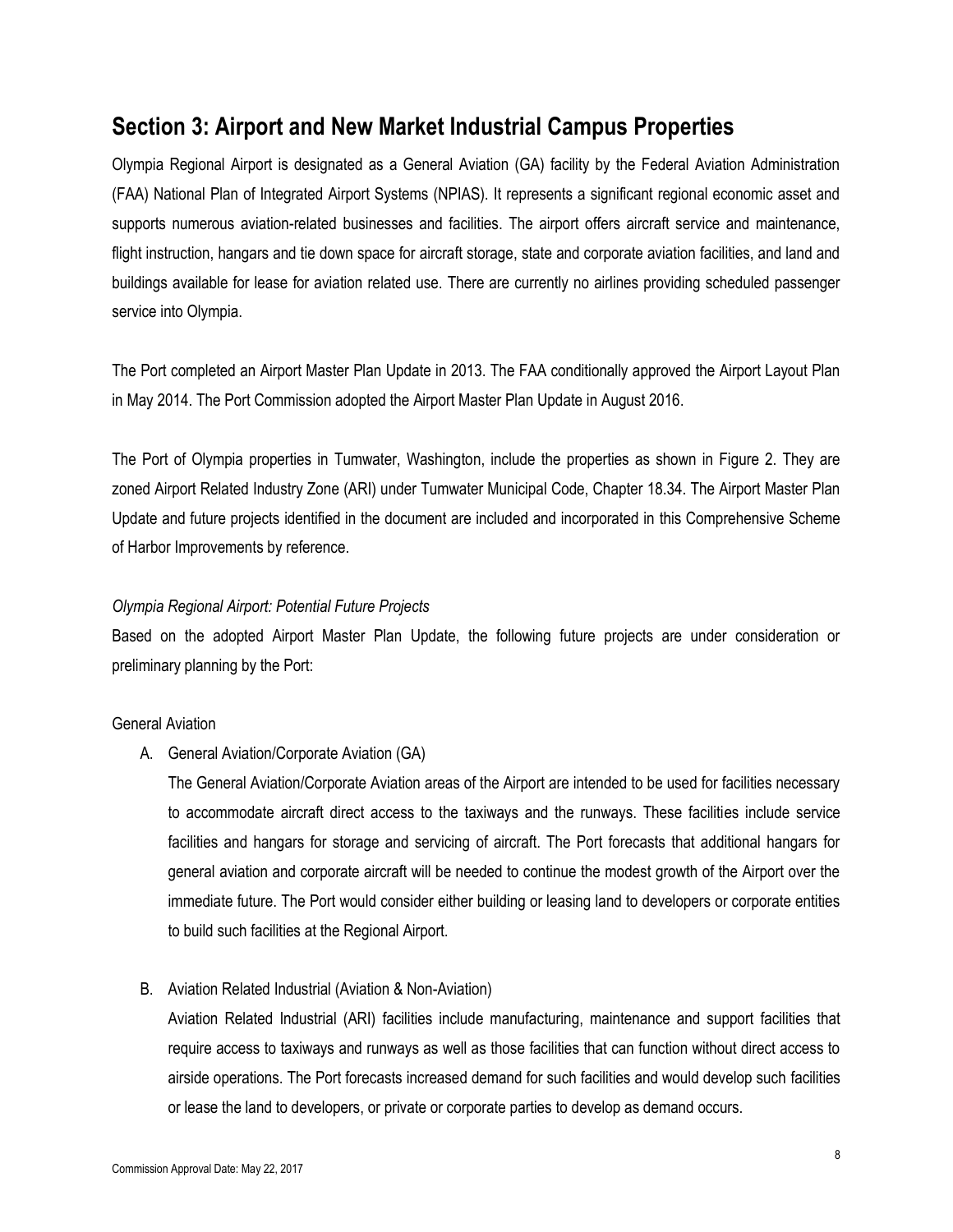### C. Commercial Air Service

Scheduled or unscheduled Commercial Air Service remains an opportunity. The Airport Master Plan indicates approximately 45-ares of future development area supporting Commercial Air Service.

### D. Other Airport Facilities

Rehabilitation and Infrastructure Development

Currently, the Airport is developing and rehabilitating a number of facilities, including:

- i. Taxiway, taxi-lane and roadway rehabilitations as part of the Airport Pavement Management Plan.
- ii. Rehabilitation of facilities such as hangar building sidings, roofs, gutters and aprons to increase building/facility life and ensure future revenue streams.
- iii. Rehabilitation and maintenance of roads and parking areas that serves Airport facilities.
- iv. Purchases of operations and maintenance vehicles and equipment that are used in the routine operation and maintenance of the Airport runways, taxiways, and facilities.
- v. Port Building Sewer connections to City of Tumwater sanitary sewer.
- vi. Land and easement acquisitions and obstruction removals for approach airspace protection.
- vii. Miscellaneous unanticipated maintenance and repairs.
- viii. Development of a Habitat Conservation Plan for all Airport and ARI zoned property and any mitigation measures the HCP may require.
- E. Airport related Industry Zone District (ARI) Compatible Development

The Port of Olympia is preparing a Real Estate Development Master Plan to guide future ARI compatible development on Port-owned properties within the New Market Industrial Campus (NMIC) and Tumwater Town Center (TTC) zoned properties adjacent to the Port of Olympia Regional Airport in Tumwater. The plan will guide future planning events such as the formation of Local Improvement Districts, necessary municipal and comprehensive plan updates, infrastructure developments, Planned Action SEPA's, and any other necessary environmental reviews for activities and projects identified. It is anticipated that this planning effort will have its own environmental supporting documents.

### *New Market Potential Future Projects.*

The Port of Olympia is preparing a Real Estate Development Master Plan to guide future marketing and development on Port-owned properties within the New Market Industrial Campus (NMIC) in the vicinity of the Port of Olympia Airport. Upon completion, the Master Plan will guide the Port's future planning and investments for this area.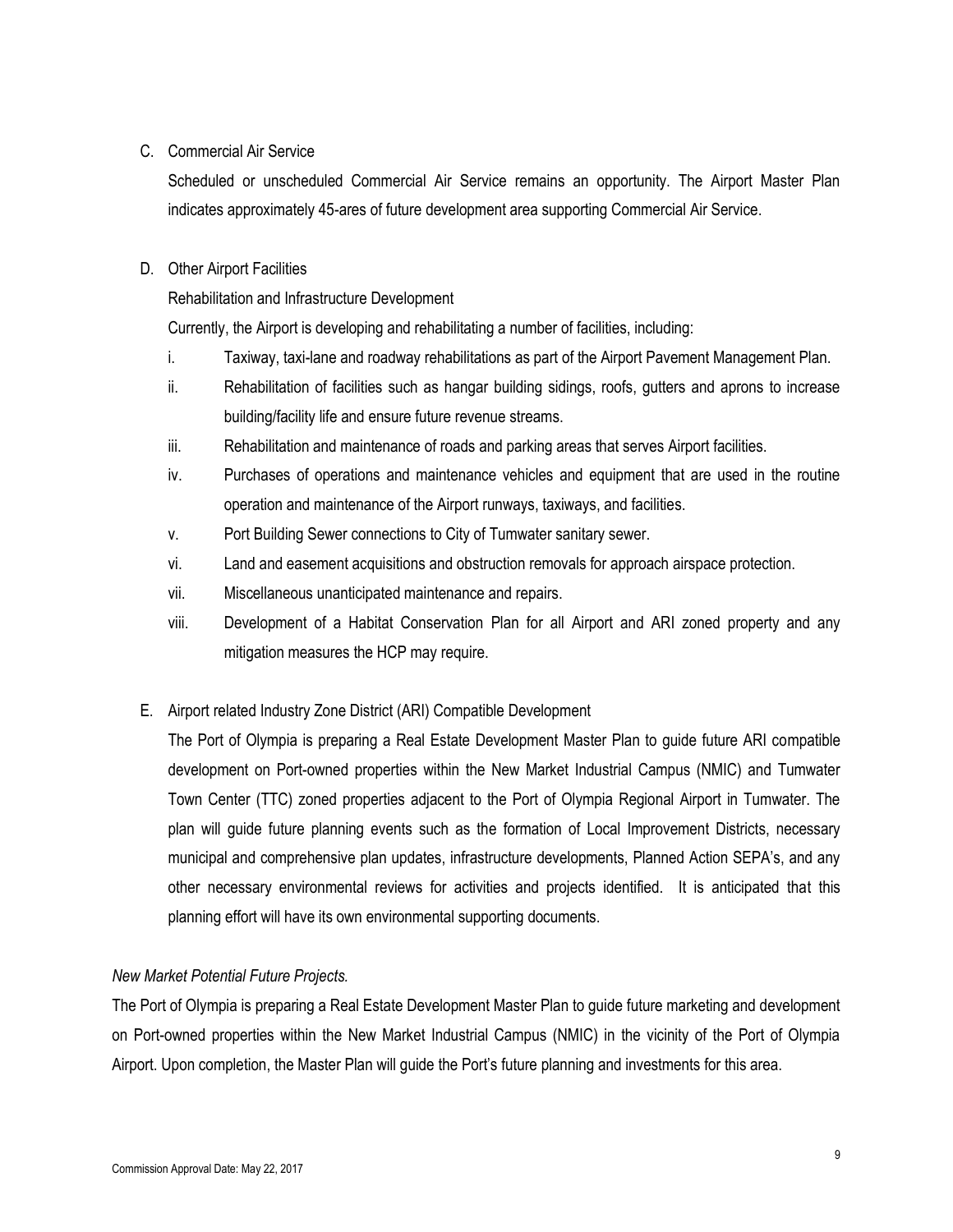#### *Tumwater Town Center Future Projects*

The Port intends to develop the Tumwater Town Center in a manner that is consistent with Chapter 18.23.010(A) developed by the City of Tumwater. It states:

The intent of the town center mixed use subdistrict is to provide mixed retail, office and residential uses at a level of intensity sufficient to support transit services and to provide a focus for the town center. Mixed use can include: development of a parcel or structure with one or more different land uses, such as a combination of residential, office, retail, public, or entertainment in a single or physically integrated group of structures. A broad mix of land uses are allowed in this sub-district, including retail, personal and professional services, restaurants, entertainment, lodging, community facilities and residential.

Permitted land uses allowed for this area (see Chapter 18.23.020 Uses) include: Adult family homes; residential care facilities; Attached wireless communication facilities; Breweries, wineries, distilleries; Child day care center; child minday care center; Churches; Community center; Community gardens; Distribution, fabrication, and assembly facilities occurring with building lawfully constructed on Port of Olympia property on or before January 1, 2000; Drive-through uses; Electric vehicle infrastructure; Entertainment facilities; Family child care homes; Farmers markets; General offices; Group foster homes; Medical clinics; Mixed use commercial/residential developments; Motels, hotels; Museum, library, art gallery; Parking structures; Parks and open spaces; Personal/professional services; Planned unit development; Post offices; Private clubs and lodges; Recreation facilities; Restaurants; Retail sales; Schools; Senior housing facilities; State education facilities; and Support facilities.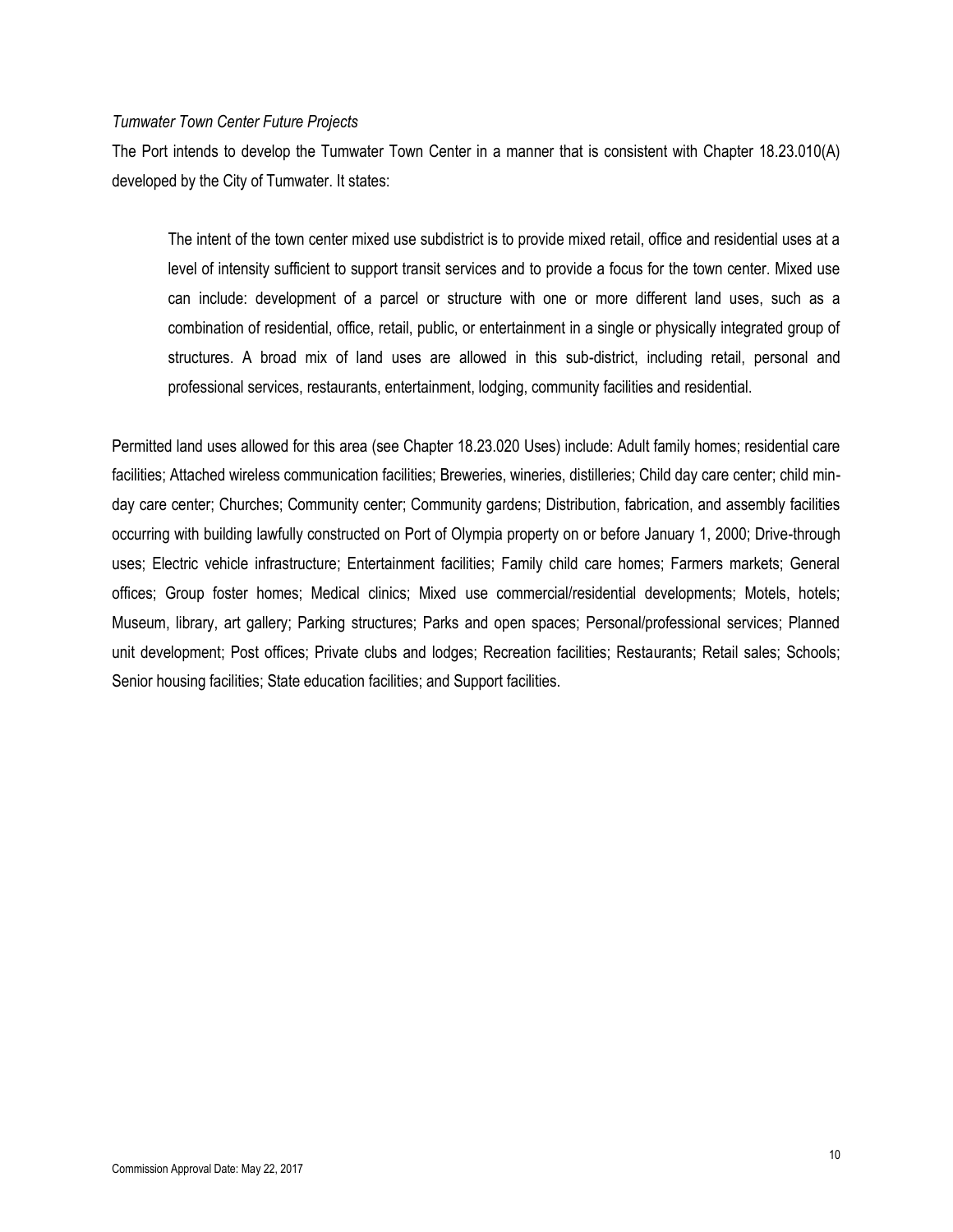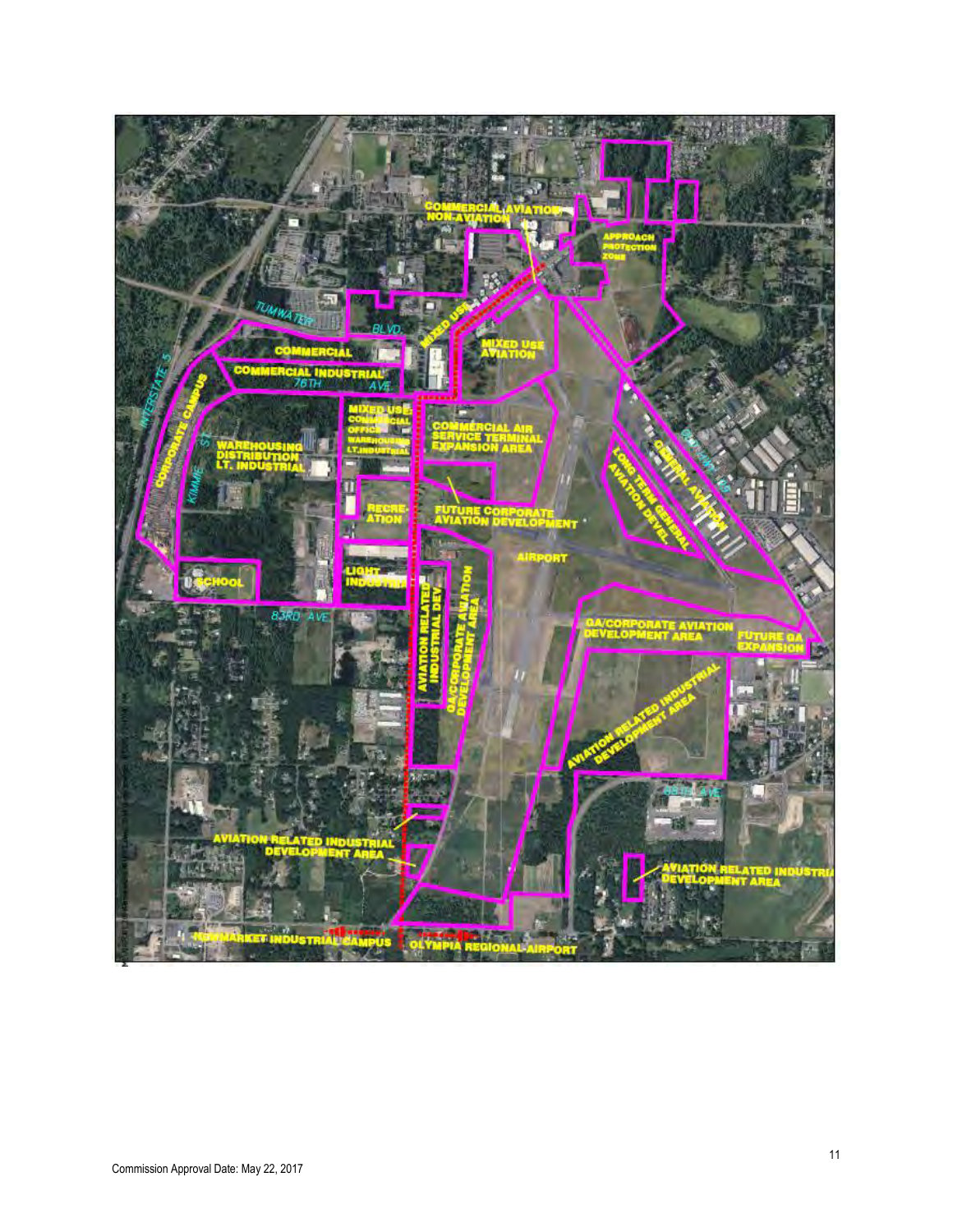# **Section 4: Lacey Properties**

On August 8, 2016, the Port Commission authorized entry into a purchase and sale agreement for the potential acquisition of three buildings located in Lacey, Washington located at 2625, 2633 and 2641 Willamette Drive NE (Parcel Numbers: 42040000300, 42040000200, 42040000100) subject to review and appraisal. The structures were built in 2004. The total site acreage is 4.9 acres with Building 1 being 9500 square feet, building 2 being 18350 square feet, and building 3 being 28654 square feet. The buildings are currently used for light industrial and private commercial enterprise.

### *Lacey Properties: Potential Future Projects*

Potential future uses for the Lacey Properties include Economic Development, Workforce Development, and Industrial Business Incubation/Acceleration. The Port does not plan to modify the footprint of the existing buildings, however, customer needs may compel modifications to the interiors of the buildings to ensure the structures meet customer needs. Although these are the potential future uses, should the Port Commission approve the final purchase, the Port plans to retain existing tenants following closing. If existing tenants choose, at some point, to vacate, the Port will pursue new opportunities for the buildings consistent with the future uses previously discussed. Any future improvements or change of use to the existing buildings will comply with City of Lacey municipal code requirements, development standards, and associated SEPA review.